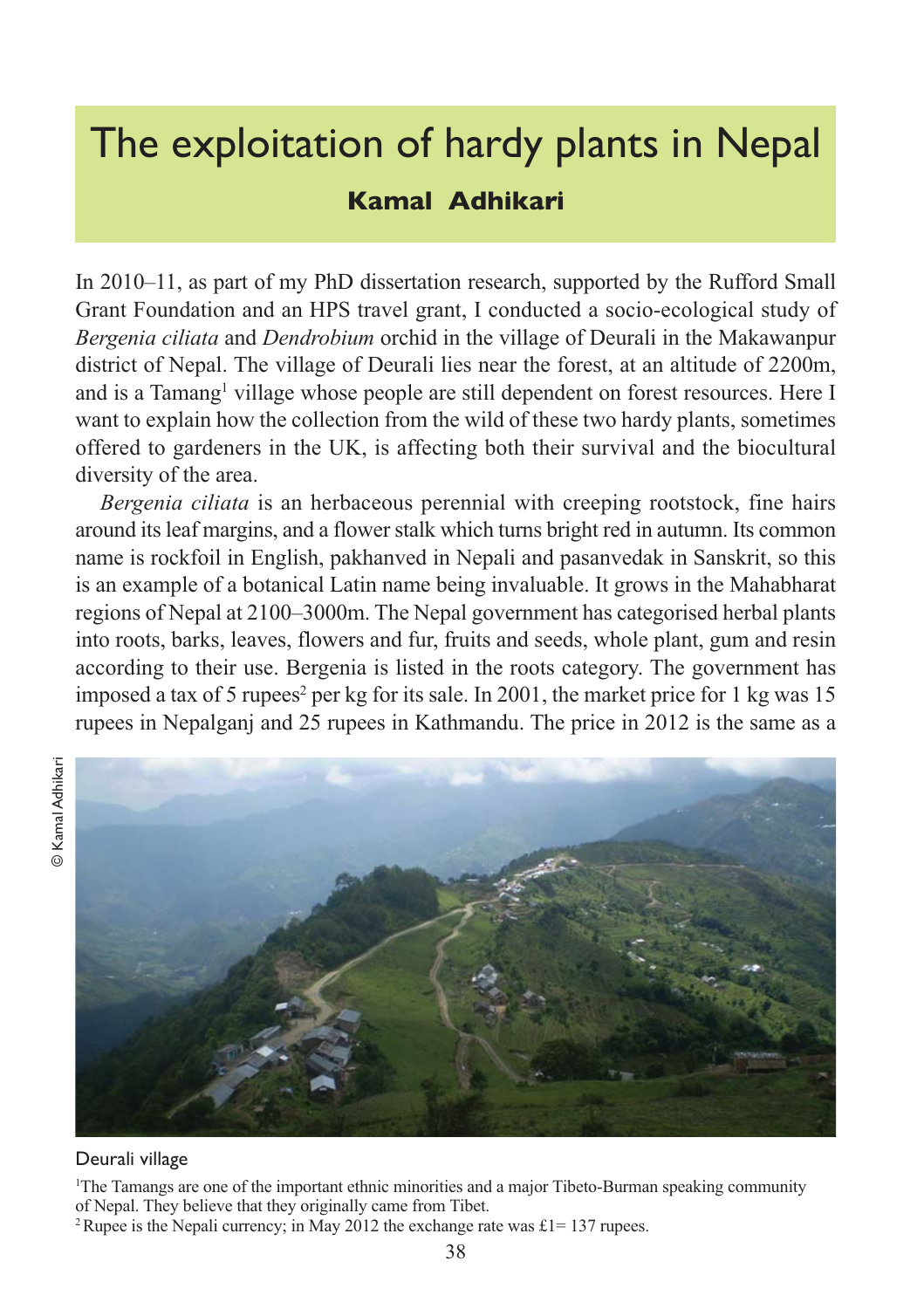decade ago, although the prices of other products have risen sharply. The Tamang people used to collect bergenia for their own medical use, and also to sell, but they've stopped harvesting it as they can make little if any profit from its trade.

"Root of bergenia keeps tight the muscles of a woman who has given birth and it also helps to stop bleeding during menstruation", says a local Tamang. However, according to Ayurvedic medicine, its roots are useful for fever, diarrhoea, dysentery, coughs, and heart disease. A report published by the WWF Nepal mentioned that the whole plant is used to treat urinary problems. The juice of its root is taken for haemorrhoids, asthma, coughs and colds; paste made from its rhizome is applied to boils and is also considered good for backache. It's also used to treat fever and colic, and to relieve earache.

Even when its price was much lower at 10–15 rupees per kg, Deurali people used to sell it. Most people did not have enough food to feed their families through the year; some found work in the nearby towns, and the rest used to collect forest resources including this bergenia. Now, they've begun to grow vegetables such as cauliflower, cabbage, potato, and radish in their fields, and as good money can be made this way they don't need to trade in wild plants. In any case, harvesting bergenia is relatively more difficult than other medicinal plants because it grows mostly on cliffs. As the prosperity of the area has increased, so the threat to bergenia has decreased.

Bergenia is not currently endangered as a result of overexploitation. Its status in the natural forest of the particular village of Deurali is very good. However, in 2007 WWF Nepal listed it as a commercially threatened species. "I could supply you with enough bergenia if you want to do business", said a local herbal trader, but there is almost no demand for it. It is neither protected by the government of Nepal nor listed in the

Convention on International Trade in Endangered Species of Wild Fauna and Flora (CITES).

The trader also told me that there was demand for other herbal plants, such as love apple (satuwa, or *Paris polyphylla*), chiretta (chiraito, or S*wertia chirayita*) and wild asparagus (kurilo, or *Asparagus racemosus*), which ultimately has threatened their availability.

In contrast, dendrobium is an orchid from the genus *Dendrobium*, a genus with around 1200 species and belonging to the family *Orchidaceae*, one of the two largest families of flowering plants in the plant kingdom. The name *Bergenia ciliata* growing in the forest

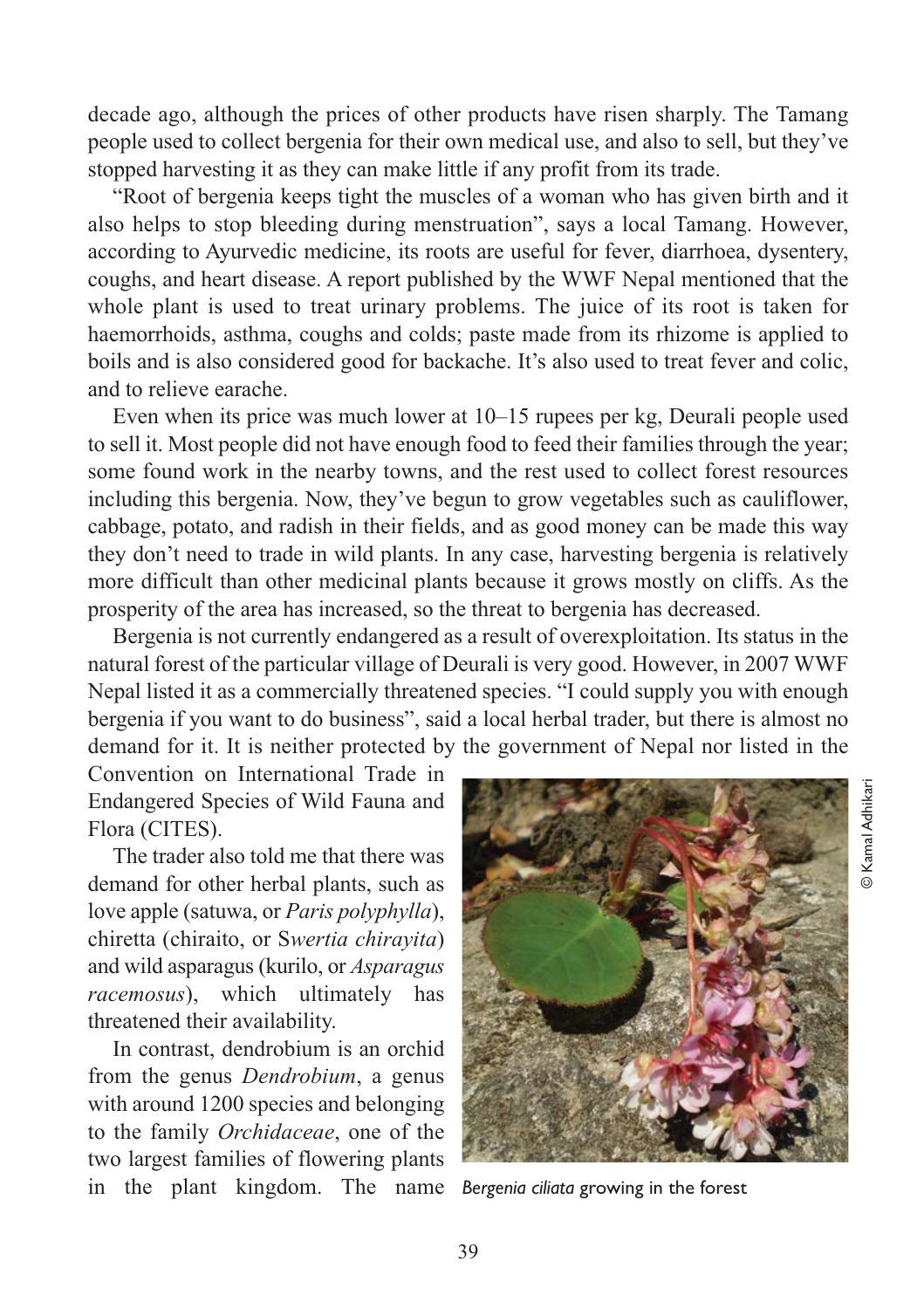dendrobium, given by Olof Swartz in 1799, is derived from the Greek words for 'tree' (dendron) and for 'life' (bios). Three species of this orchid, namely *D. eriiflorum*, *D. gambeli* and *D. longicornui*, are generally known as Sunakhari and are traded in Nepal. Nepal has listed all species of orchid in CITES appendix  $II<sup>3</sup>$  as endangered species which can be traded only after obtaining a certificate from the authorities. The



*Dendrobium eriiflorum* in the forest

government of Nepal completely banned the collection, use, sale, distribution, and export of one species of orchid, Himalayan marsh orchid (panch aunle, or *Dactylorhiza hatagirea*). A few orchid species were traded legally, but there's as yet no policy on dendrobium.

These three species of dendrobium are much used in Chinese medicine, so they are prized by Chinese traders for their economic value. Local people in villages of the Makawanpur

district of central Nepal weren't using it medicinally, and they were unaware of its economic potential until a few years ago, when a local trader asked villagers to collect it. From 2007 to early 2008, huge amounts of dendrobium were collected from the villages near to Deurali. The Chinese traders even came into the villages with their Nepali business partners. People all over Nepal understood the importance of



Another *Dendrobium* in the forest

dendrobium when in 2008 two Chinese traders, their local business partners and three other Nepali helpers, were arrested by District Forest Office (DFO) staff in a small town on the north-south Tribhuvan highway to Kathmandu with two trip loads – more than 4 tonnes of it.

To sort out the bureaucratic confusion which arose from the arrest of the dendrobium smugglers, a high level commission was set up to identify any sustainable harvesting techniques for dendrobium, or indeed any orchids. Their report noted that 14 species of dendrobium were tradable, though they were not used in Ayurveda and had not been collected as herbal plants until

3 CITES appendix II refers to those species which are not yet threatened, but which could become endangered if trade is not controlled.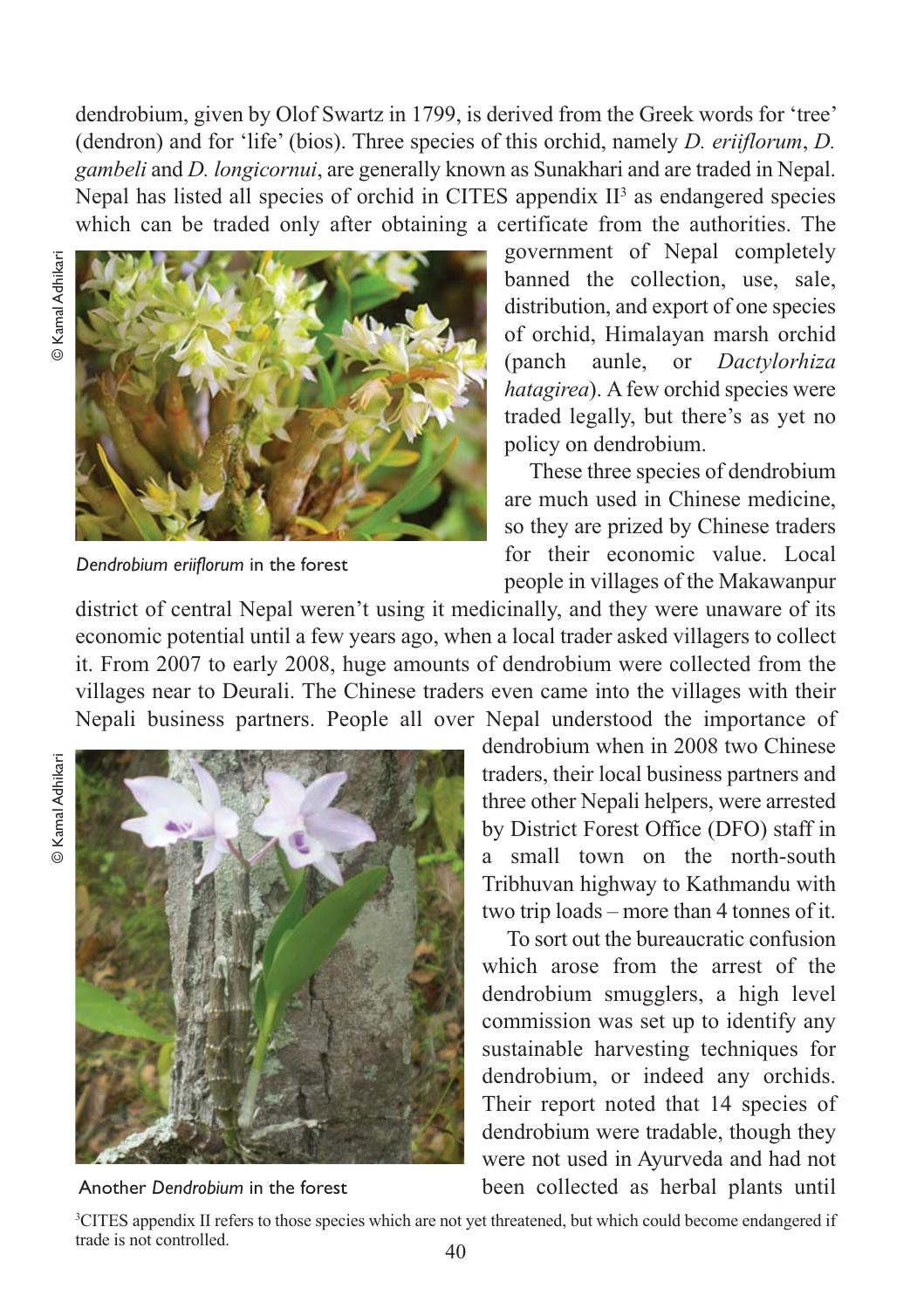2006. They recommended procedures to be followed while harvesting it in a sustainable way. My field observations indicate that by late 2010 it had almost vanished from the forest in my research area. Closing the stable door after the horse had bolted, trade in dendrobium was completely banned in January 2011.

Dried dendrobium from the village of Deurali and from all over Nepal has been exported to China. However, some Tamang communities in Nepal are said to be using dendrobium flowers to make pickle, particularly from *Dendrobium longicornu*. The association made between particular plants and specific diseases is interesting, as some plants are considered important by certain communities but not by others. A popular Nepali saying *Jannelai shrikhanda, najannelai khurpa ko bid* (it is sandalwood for an expert, but the handle of a sickle for normal people) can be used to compare the local people of Deurali and the Chinese traders in terms of the exploitation of dendrobium. The local people didn't know how valuable it was and sold it for 70 rupees per kg, while the Chinese traders knew its worth – its price had reached 1400 rupees per kg by 2008 – exported it to China, and made a huge amount of money. However, although I have been able to record the perceptions of people at different levels inside Nepal, I have not found anything relevant on the Chinese side, specifically on its actual use in medicine and why Chinese people are ready to pay such a high price for it.

There is some evidence that dendrobium is one of the top 50 herbs in traditional Chinese medicine. My curiosity now is to know whether they just believe in general terms that this plant is an important source of medicine to improve fertility, to treat cancer, to improve eyesight and so on, or whether they have hard scientific evidence that its chemical constituents actually cure or control disease. It is an ingredient in several common Tibetan formulas. In *Creation of an industry for Tibetan medicine*, Marteen Saxer asserts that the demand for herbs has exploded in China. The heavy use of picrorhiza (kutki, or *Neopicrorhiza scrophulariiflora*) and chiretta in Tibetan

medicine has made it more difficult for traders to find these plants in Central Tibet, so demand has risen over the past couple of years in Nepal, despite its trade being completely banned. In the absence of hard scientific evidence, the question of what has triggered such demand for dendrobium in China has not yet been answered – it could be that supplies from Yunnan or Burma have dried up.

I believe that the conservation and sustainable use of plants in A healer describing herbal plants